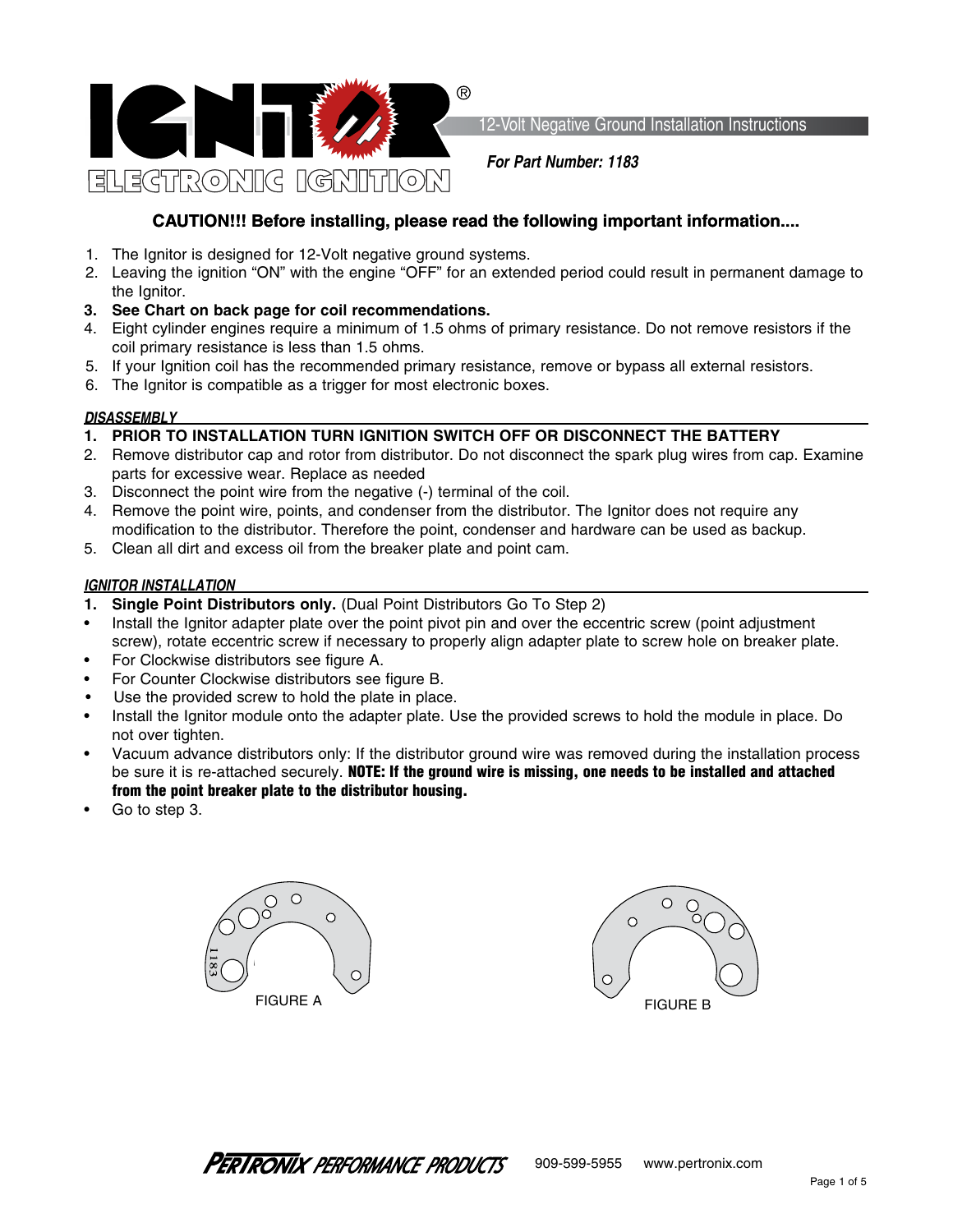## **2. Dual Point Distributors only:**

- Install the Ignitor adapter plate over the point pivot pin and over the eccentric screw (point adjustment screw), rotate eccentric screw if necessary to properly align adapter plate to screw hole on breaker plate.
- Clockwise distributors see figure C.
- Counter Clockwise distributors see figure D.
- Use the provided screw to hold the plate in place.
- Install the Ignitor module onto the adapter plate. Use the provided screws to hold the module in place. Do not over tighten.
- Vacuum advance distributors only: If the distributor ground wire was removed during the installation process be sure it is re-attached securely. NOTE: If the ground wire is missing, one needs to be installed and attached from the point breaker plate to the distributor housing.



- 3. Feed the two terminal ends of the wire through the hole in the distributor housing. Pull the grommet into place.
- 4. Adjust the wire length inside the distributor so that it does not interfere with moving parts.
- 5. Place the magnet sleeve over the distributor shaft, and onto point cam. Press down firmly to insure magnet sleeve is fully seated.
- 6. Air gap between module and magnet sleeve is not adjustable.
- 7. Look at figure E & F to determine the proper installation for the spacer ring.
- 8. Re-install the rotor and the distributor cap. Make sure all spark plug wires are securely attached.
- 9. See wiring instructions.





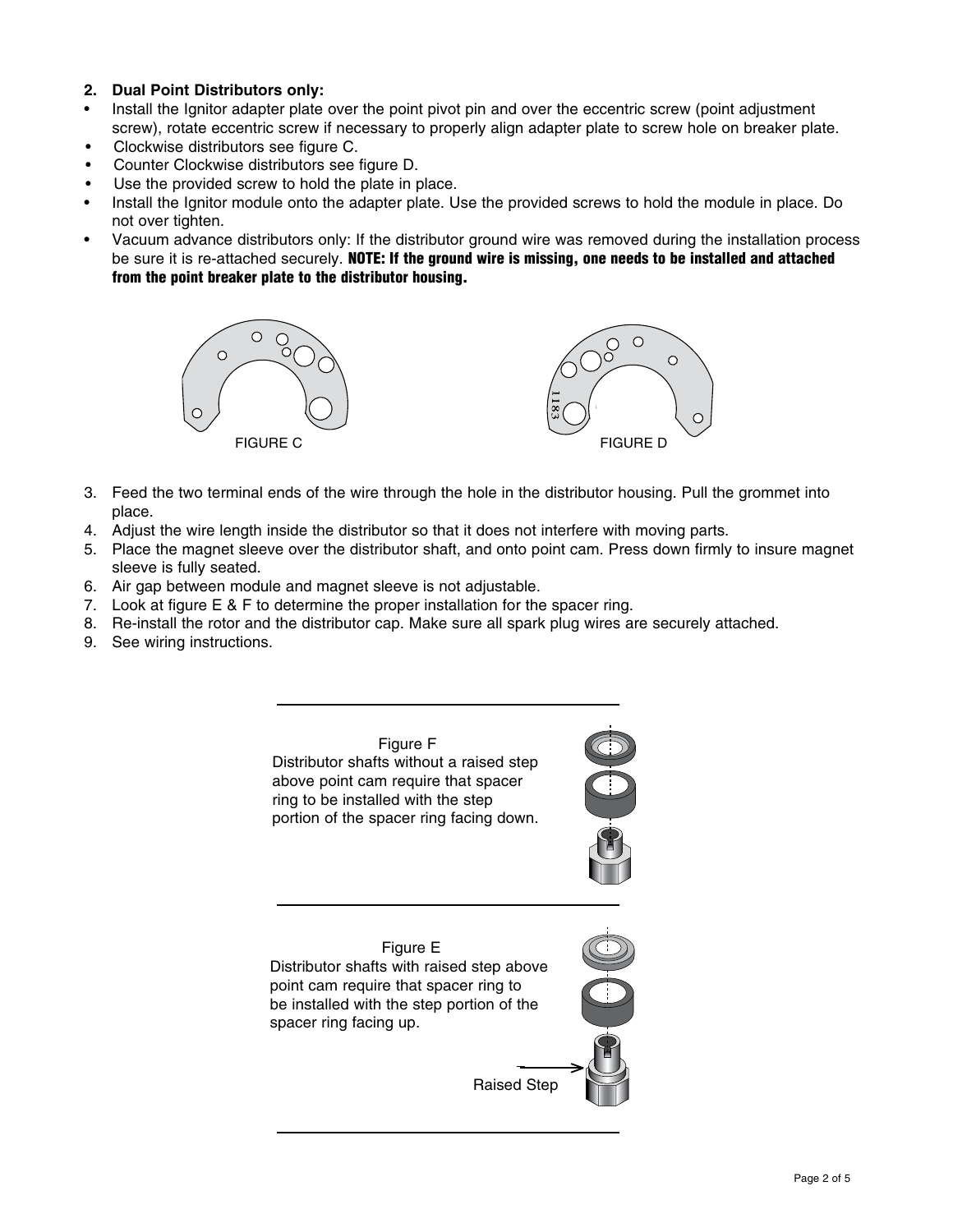## **A. Recommended Wiring Installation:**

The Ignitor ignition can be used in conjunction with most ignition coils rated at 1.5 ohms of primary resistance on eight cylinder engines and 3.0 ohms on four and six cylinder engines. For optimum performance purchase and install the recommended Flamethrower high performance coil.

Many vehicles came equipped with ballast resistor or resistance wire. To achieve optimum performance from the Ignitor ignition system, we recommend the removal of these components.

- To remove a ballast resistor, (normally white ceramic blocks 3 to 4 inches long), disconnect all wires on both ends of the ballast resistor. Remove the resistor from the vehicle and splice the disconnected wires together at a single point.
- To remove a resistance wire, trace the coil power wire, which was previously connected to the positive coil terminal, back to the fuse block. Bypass this wire with a 12-gauge copper stranded wire.
- 1. Attach the black Ignitor wire to the negative coil terminal. (See Figure A)
- 2. Attach the red Ignitor wire to the positive coil terminal. (See Figure A)
- 3. Check to insure that the polarity is correct, and that all connections are tight.
- 4. Re-connect the battery.
- 5. Start the engine and allow it to reach normal operating temperature. Check ignition timing, and adjust to the desired setting.



### **B. Alternative Wiring Installation:**

The Ignitor can also be installed in applications retaining the ballast resistor or resistance wire.

- 1. Attach the Ignitor black wire to the negative coil terminal. (See Figure B)
- 2. Attach the Ignitor red wire to the ignition side of resistance, or any 12 volt ignition power source. (See Figure B)
- 3. Check to insure that the polarity is correct, and that all connections are tight.
- 4. Re-connect the battery.
- 5. Start the engine and allow it to reach normal operating temperature. Check ignition timing, and adjust to the desired setting.



**PERTRONIX** PERFORMANCE PRODUCTS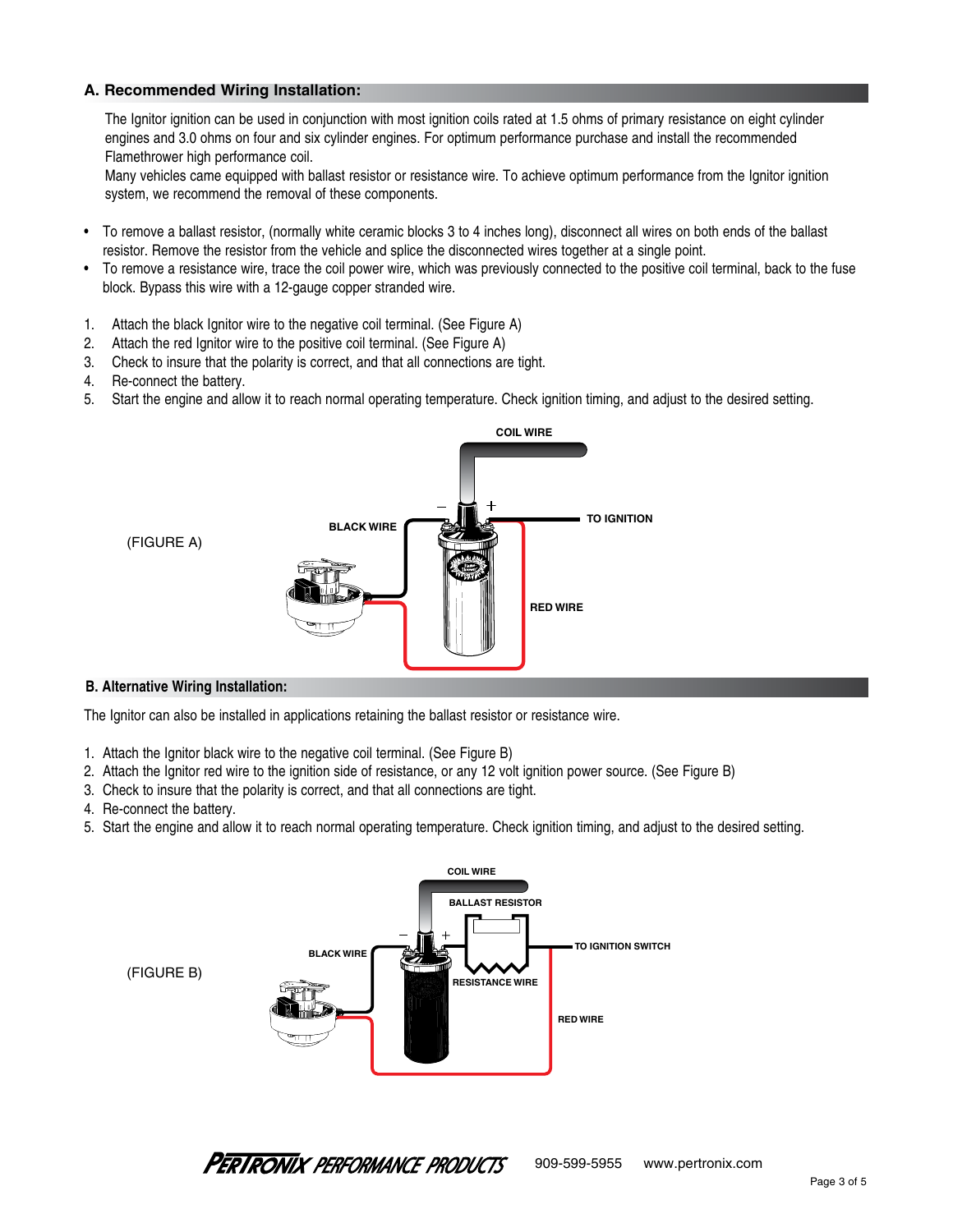#### Q. What is the first thing I should check if the engine would not start? A. Make certain all wires are connected securely to the proper terminals. Q. The engine will not start or runs rough. Are there any tests I can do? A. Yes, remove the red ignitor wire from the coil. Connect jumper wire from the positive side of the battery to the red ignitor wire just removed from the coil. If the engine starts, then you have a low voltage problem . Remember this is just a test. Not intended for permanent installation. Q. How can I fix a low voltage problem? A. First, if you have an external ballast resistor or resistance wire, connect the red ignitor wire to the ignition wire prior to the ballast resistor or resistance wire. Second, if you do not have a an external resistor you must connect the ignitor red wire to a 12-volt source that is controlled by the ignition switch. Q. Should I remove the starter bypass wire? A. No, the starter bypass wire is needed to provide voltage while starting (cranking). Q. What type of coil do I need? A. The ignitor is compatible only with a "points type" coil. Eight cylinder engines require a minimum of 1.5 Ohms of resistance in the primary circuit. Four & six cylinder engines require a minimum of 3.0 Ohms of resistance (primary). Q. How do I check my coil for resistance? Ohms or greater for eight cylinder engines and 3.0 Ohms or greater for six cylinder engines. (Your local auto parts store can do this for you if you don't have an ohmmeter) Q. What do I do if my coil does not have enough resistance? A. You may purchase and install a ballast resistor from your local auto parts store. You may also choose to purchase a Flamethrower 40,000-volt coil, which provides resistance internally. Note: Many vehicles come with ballast resistor or resistance wire. These applications do not need an additional resistor. Q. What happens if you leave the ignition switch on when the engine is not running? A. This can cause your coil to overheat, which may cause permanent damage to the coil and the ignitor. Q. May I modify the length of the wires? A. Yes, you can cut the wires to any length your application may require. You may also add length of wire if needed (20-gauge wire). Please make sure all wire splice are clean and connections are secure. Q. Will the shift interrupter on an OMC stern drive boat work with the ignitor? A. The ignitor is compatible with all OMC stern drive applications, when equipped with a "diode fix". If you purchased a kit that does not include the "diode fix" diagram, call our tech line. **Ignitor COMMON QUESTIONS AND ANSWERS**

A. First you need an ohmmeter. Remove all the wires from the coil. Attach the ohmmeter to both the positive and negative terminals. The reading should be 1.5 Q. How can I get additional help?

A. Call our tech line (909-547-9058) for any further instructions or questions.

## **POWER & GROUND TESTS**

## *GROUND TESTS*

It is imperative that the power and grounds be checked as part of the installation procedure. After installing the Ignitor module and the distributor and with the distributor in the engine, use a digital multi-meter to measure the resistance from the aluminum plate holding the module to battery (-), the net resistance must be less than 0.2 ohms. (Set meter to lowest ohms setting). The net resistance is the meter reading minus the resistance of the meter leads. If the net resistance is greater than 0.2 ohms, the source of the faulty ground must be found and fixed. Usually the source of the bad ground is easily found by holding one probe on an original location and moving the second probe toward the static probe. Where the resistance drops identifies the source.

| <b>GROUND TESTS</b>                                                 |                    |
|---------------------------------------------------------------------|--------------------|
| Maximum resistance from Ignitor plate to battery negative terminal. | $0.2 \text{ ohms}$ |
| <b>EXAMPLE:</b>                                                     |                    |
| Resistance from Ignitor plate to battery negative (-) terminal.     | $0.4 \text{ ohms}$ |
| Resistance of meter leads                                           | $0.2 \text{ ohms}$ |
| After subtracting meter lead resistance, your net resistance is:    | 0.2 ohms           |

## *VOLTAGE TESTS:*

- 1. (Do not disconnect wires from Ignition coil). Place ignition switch in the "off" position.
- 2. Connect a jumper wire from negative (-) terminal of the coil to a good engine ground.
- 3. Connect the voltmeter red lead to the positive (+) terminal of the coil and the black lead to a good engine ground.
- 4. Turn the ignition switch to the "on" position and note voltage reading on the voltmeter. Quickly read the voltage and turn ignition "OFF". Leaving ignition "ON" for an extended period could result in permanent damage to the Ignitor.
- 5. SEE CHART BELOW FOR SPECIFICATIONS.

*Note: Low voltage can be caused by poor connections, poor contacts in the ignition switch, ballast resistor, and or a resistance wire in the wiring harness (Factory Installed).*

| <b>VOLTAGE SPECIFICATIONS</b> | Minimum | Maximum |
|-------------------------------|---------|---------|
| Ignition Switch "ON"          | 8.0V    | N/A     |
| Cranking                      | 8.0V    | N/A     |
| <b>Engine Running</b>         | N/A     | 16.0V   |

**PERTRONIX** PERFORMANCE PRODUCTS